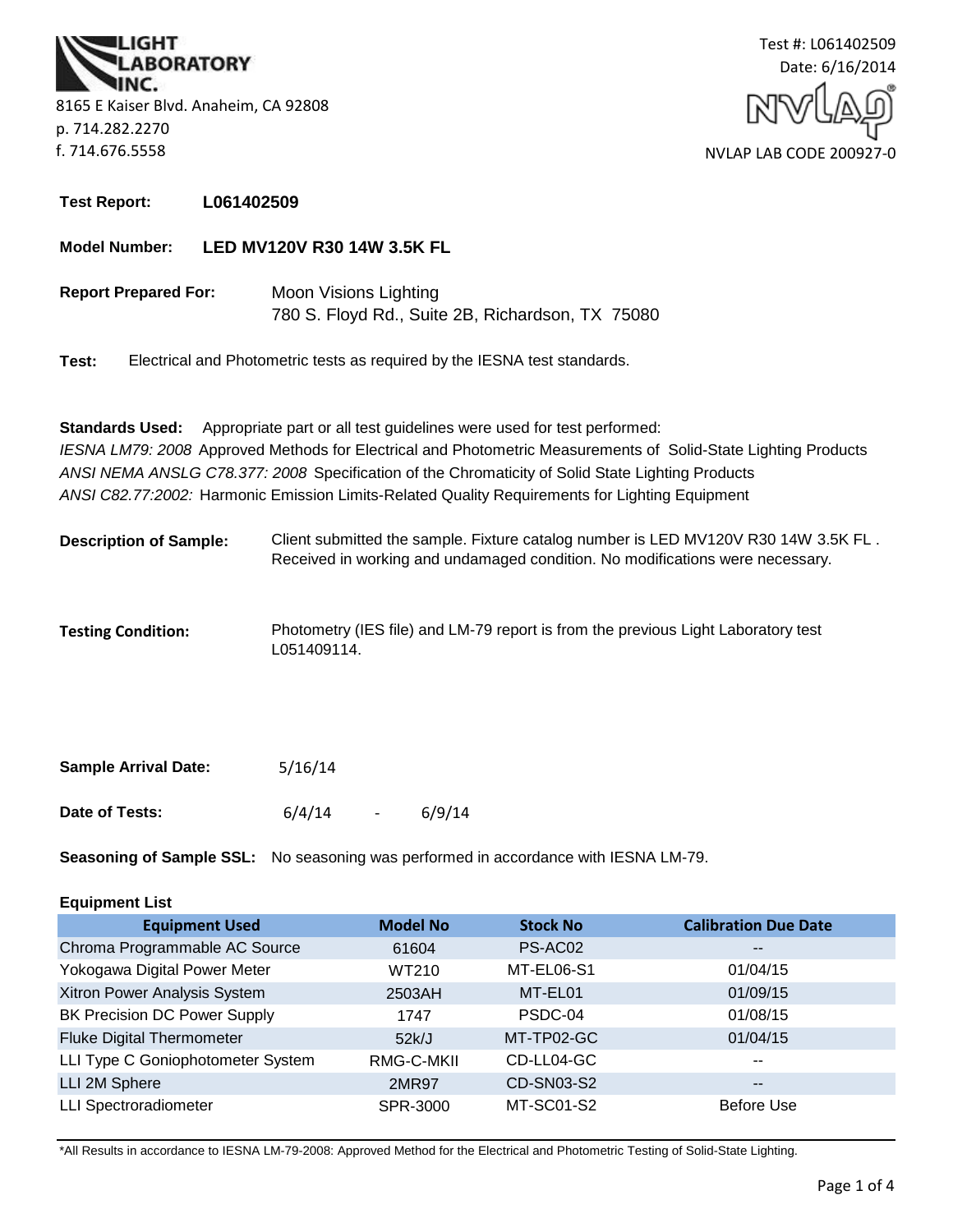

8165 E Kaiser Blvd. Anaheim, CA 92808 p. 714.282.2270 f. 714.676.5558



NVLAP LAB CODE 200927-0

| <b>LM-79 Test Summary</b>                |                            |
|------------------------------------------|----------------------------|
| Manufacturer:                            | Moon Visions Lighting      |
| <b>Model Number:</b>                     | LED MV120V R30 14W 3.5K FL |
| <b>LAMPCAT:</b>                          | N/A                        |
| <b>Driver Model Number:</b>              | N/A                        |
| <b>Total Lumens:</b>                     | 1295.58                    |
| Input Voltage (VAC/60Hz):                | 120.00                     |
| <b>Input Current (Amp):</b>              | 0.14                       |
| Input Power (W):                         | 14.18                      |
| <b>Input Power Factor:</b>               | 0.84                       |
| Total Harmonic Distortion @ 120V(%): 14% |                            |
| Total Harmonic Distortion @ 277V(%): N/A |                            |
| <b>Efficacy:</b>                         | 91                         |
| <b>Color Rendering Index (CRI):</b>      | 82                         |
| <b>Correlated Color Temperature (K):</b> | 3576                       |
| <b>Chromaticity Coordinate x:</b>        | 0.4017                     |
| <b>Chromaticity Coordinate y:</b>        | 0.3901                     |
| Ambient Temperature (°F):                | 77.0                       |
| <b>Stabilization Time (Hours):</b>       | 0:30                       |
| <b>Total Operating Time (Hours):</b>     | 1:10                       |
| Off State Power(W):                      | 0.00                       |



 $V = 0^\circ$ 



FIG.1 LUMINAIRE

\*All Results in accordance to IESNA LM-79-2008: Approved Method for the Electrical and Photometric Testing of Solid-State Lighting.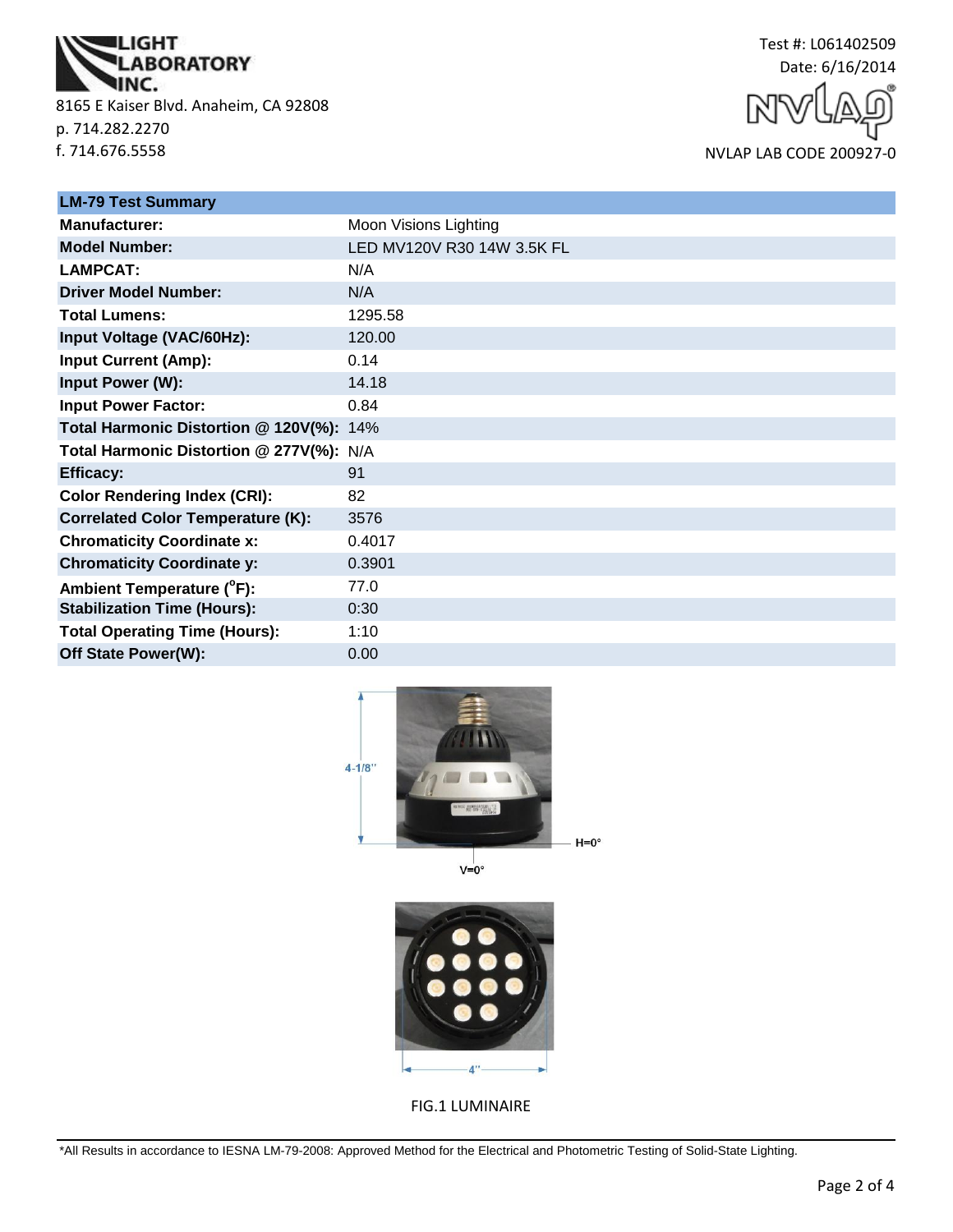\*All Results in accordance to IESNA LM-79-2008: Approved Method for the Electrical and Photometric Testing of Solid-State Lighting.



**CRI & CCT**

**x** 0.4017



|                | ⊥.∪            |     |        |     |        |     |        |     |        |     |        |
|----------------|----------------|-----|--------|-----|--------|-----|--------|-----|--------|-----|--------|
| Percent Output | 0.8            |     |        |     |        |     |        |     |        |     |        |
|                | 0.6            |     |        |     |        |     |        |     |        |     |        |
|                | 0.4            |     |        |     |        |     |        |     |        |     |        |
| 0.2            |                |     |        |     |        |     |        |     |        |     |        |
| 0.0            |                |     |        |     |        |     |        |     |        |     |        |
|                | 380            | 430 | 480    |     | 530    | 580 | 630    | 680 |        | 730 | 780    |
|                | Wavelength(nm) |     |        |     |        |     |        |     |        |     |        |
| Wavelength     | $W/m2$ nm      | 440 | 0.0076 | 510 | 0.0097 | 580 | 0.0190 | 650 | 0.0127 | 720 | 0.0026 |
| 380            | 0.0000         | 450 | 0.0170 | 520 | 0.0117 | 590 | 0.0193 | 660 | 0.0107 | 730 | 0.0020 |
| 390            | 0.0000         | 460 | 0.0115 | 530 | 0.0131 | 600 | 0.0192 | 670 | 0.0089 | 740 | 0.0015 |
| 400            | 0.0000         | 470 | 0.0067 | 540 | 0.0144 | 610 | 0.0187 | 680 | 0.0072 | 750 | 0.0011 |
| 410            | 0.0001         | 480 | 0.0043 | 550 | 0.0157 | 620 | 0.0177 | 690 | 0.0057 | 760 | 0.0008 |
| 420            | 0.0007         | 490 | 0.0049 | 560 | 0.0170 | 630 | 0.0163 | 700 | 0.0045 | 770 | 0.0006 |
| 430            | 0.0026         | 500 | 0.0072 | 570 | 0.0181 | 640 | 0.0146 | 710 | 0.0035 | 780 | 0.0005 |

**Spectral Power**

p. 714.282.2270



f. 714.676.5558

0.4 0.6 0.8 1.0



NVLAP LAB CODE 200927-0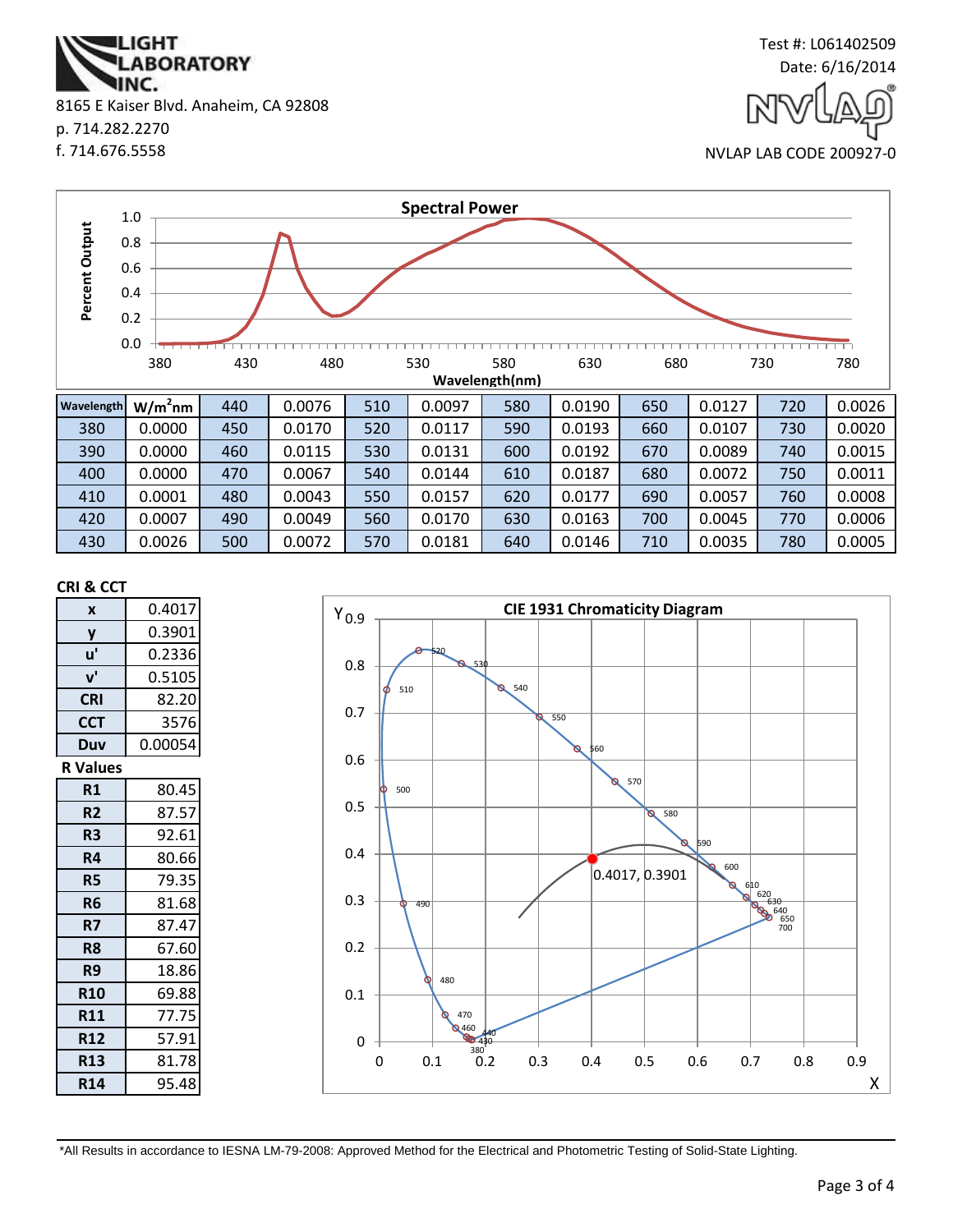



#### **Test Methods**

## **Photometric Measurements - Goniophotometer**

A Custom Light Laboratory Type C Rotating Mirror Goniophotometer was used to measure candelas(intensity) at each angle of distribution as defined by IESNA for the appropriate fixture type.

Ambient temperature is set to  $25^{\circ}$ C and is measured from the center of the fixture, within 1ft from the outside of the fixture. Temperature is maintained at  $25^{\circ}$ C throughout the testing process and the sample is stabilized for at least 30mins and longer as necessary for the sample to achieve stabilization.

Electrical measurements are measured using the listed equipment.

#### **Spectral Measurements - Integrating Sphere**

A Sensing Spectroradiometer SPR-3000, in conjunction with Light Laboratory 2 meter integrating sphere was used to measure chromaticity coordinates, correlated color temperature(CCT) and the color rendering index(CRI) for each sample.

Ambient temperature is set to  $25^{\circ}$ C and is measured from the center of the fixture, within 1ft from the outside of the fixture. Temperature is maintained at  $25^{\circ}$ C throughout the testing process and the sample is stabilized for at least 30mins and longer as necessary for the sample to achieve stabilization.

Electrical measurements are measured using the listed equipment.

Disclaimers:

This report must not be used by the customer to claim product certification, approval or endorsement by NVLAP, NIST or any agency of Federal Government.

Report Prepared by : Wilson Khounlavong

Test Report Released by:

UME

Engineering Manager **Contract Contract Contract Contract Contract Contract Contract Contract Contract Contract Contract Contract Contract Contract Contract Contract Contract Contract Contract Contract Contract Contract Con** Jeff Ahn Steve Kang

*\*Attached are photometric data reports. Total number of pages: 8*

Test Report Reviewed by:

evels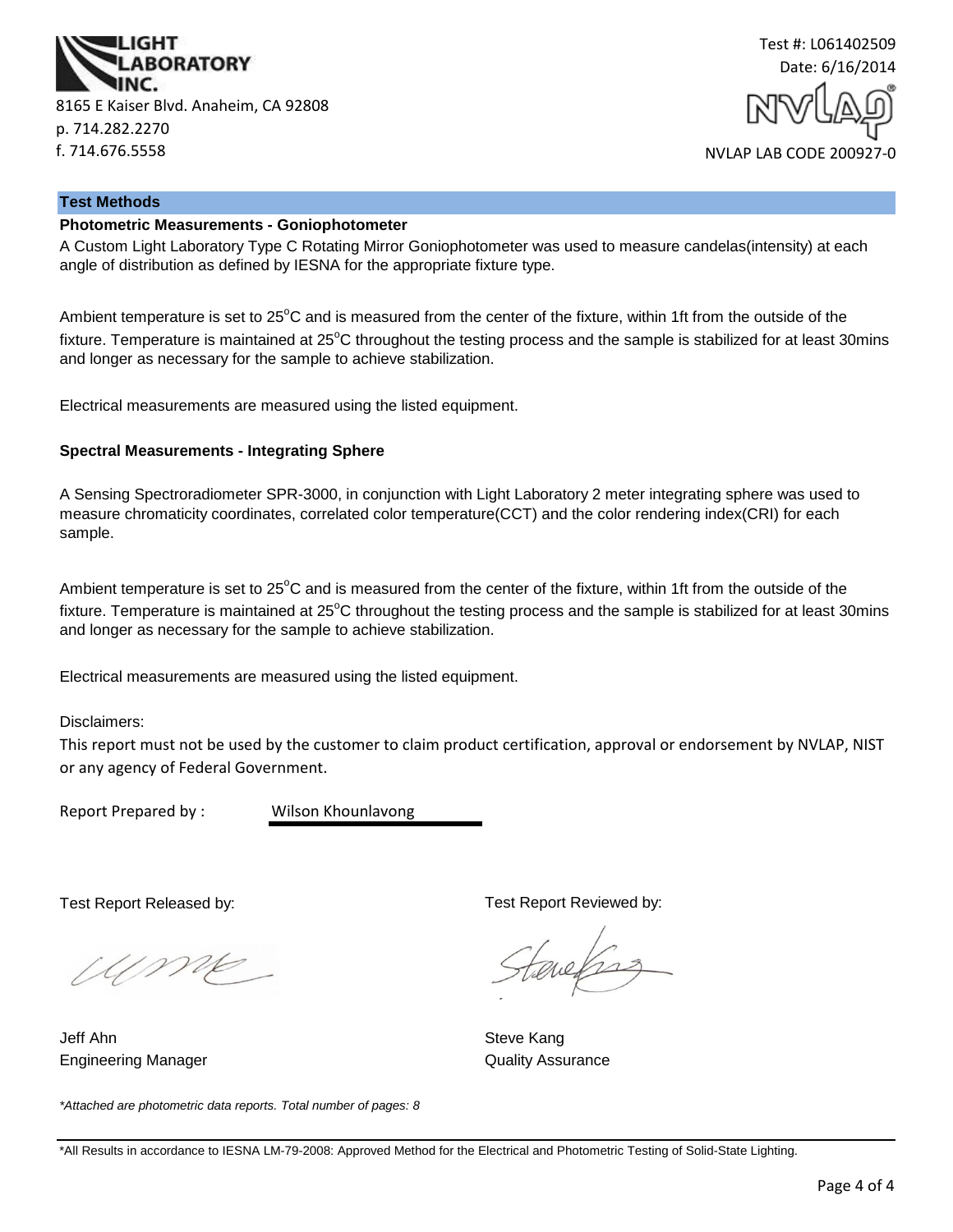**THQI. ABORATORY** 8165 E. Kaiser Blvd. Anaheim, CA 92808 p. 714.282.2270 f. 714.676.5558

# **Photometric Test Report**

## **IES FLOOD REPORT PHOTOMETRIC FILENAME : L061402509.IES**

#### **DESCRIPTIVE INFORMATION (From Photometric File)**

IESNA:LM-63-2002 [TEST] L061402509 [TESTLAB] LIGHT LABORATORY, INC. [ISSUEDATE] 6/16/2014 [MANUFAC] MOON VISIONS LIGHTING [LUMCAT] LED MV120V R30 14W 3.5K FL [LUMINAIRE] 4"DIA. X 4-1/8"H. LED LAMP [MORE] NO LENS [LAMPPOSITION] 0,0 [LAMPCAT] N/A [OTHER] CANDELA AND ELECTRICAL VALUES ARE FROM [MORE] LIGHT LABORATORY TEST L051409114 [OTHER] INDICATING THE CANDELA VALUES ARE ABSOLUTE AND [MORE] SHOULD NOT BE FACTORED FOR DIFFERENT LAMP RATINGS. [INPUT] 120VAC, 14.18W [TEST PROCEDURE] IESNA:LM-79-08

Note: Candela values converted from Type-C to Type-B

#### **CHARACTERISTICS**

| NEMA Type                    | 5 H x 5 V       |
|------------------------------|-----------------|
| Maximum Candela              | 1575            |
| Maximum Candela Angle        | -1H 0V          |
| Horizontal Beam Angle (50%)  | 50.8            |
| Vertical Beam Angle (50%)    | 50.8            |
| Horizontal Field Angle (10%) | 86.9            |
| Vertical Field Angle (10%)   | 86.9            |
| Lumens Per Lamp              | N.A. (absolute) |
| <b>Total Lamp Lumens</b>     | N.A. (absolute) |
| <b>Beam Lumens</b>           | 712             |
| <b>Beam Efficiency</b>       | N.A.            |
| <b>Field Lumens</b>          | 1148            |
| <b>Field Efficiency</b>      | N.A.            |
| Spill Lumens                 | 148             |
| <b>Luminaire Lumens</b>      | 1296            |
| <b>Total Efficiency</b>      | N.A.            |
| <b>Total Luminaire Watts</b> | 14.18           |
| <b>Ballast Factor</b>        | 1.00            |
|                              |                 |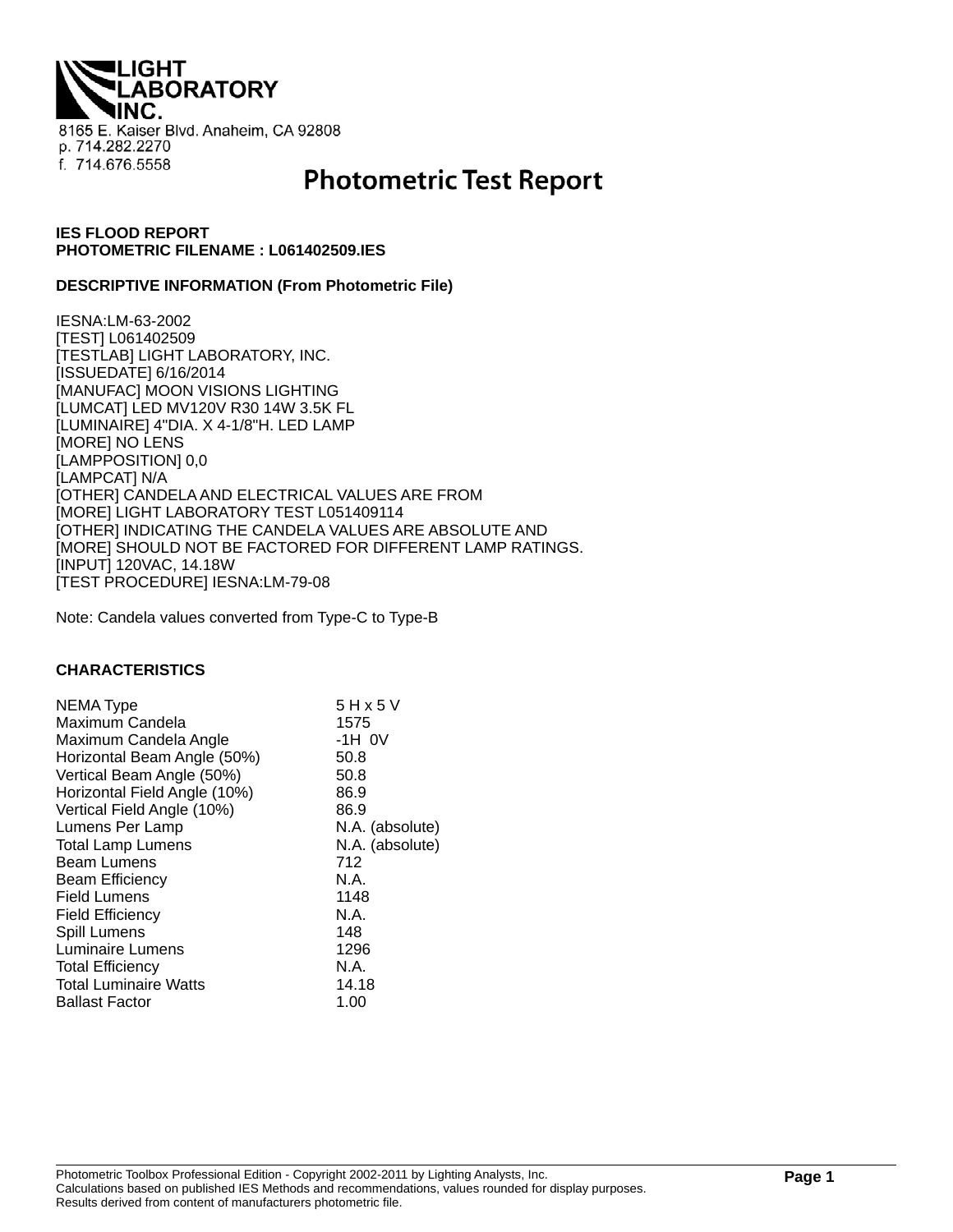## **IES FLOOD REPORT PHOTOMETRIC FILENAME : L061402509.IES**

## **AXIAL CANDELA**

| DEG.                                                                                                                                                                                                                                                                                                                                                          | HOR.                                                                                                                                                                                                                                                                                                                    | DEG.                                                                                                                                                                                                                                                                                                                                                      | VERT.                                                                                                                                                                                                                                                                                                                   |
|---------------------------------------------------------------------------------------------------------------------------------------------------------------------------------------------------------------------------------------------------------------------------------------------------------------------------------------------------------------|-------------------------------------------------------------------------------------------------------------------------------------------------------------------------------------------------------------------------------------------------------------------------------------------------------------------------|-----------------------------------------------------------------------------------------------------------------------------------------------------------------------------------------------------------------------------------------------------------------------------------------------------------------------------------------------------------|-------------------------------------------------------------------------------------------------------------------------------------------------------------------------------------------------------------------------------------------------------------------------------------------------------------------------|
| 90<br>85<br>75<br>65<br>55<br>47.5<br>42.5<br>37.5<br>33<br>29<br>25.5<br>22.5<br>19.5<br>17<br>15<br>13<br>11<br>9<br>7<br>5<br>3<br>$\mathbf 1$<br>$\overline{0}$<br>$-1$<br>$-3$<br>$-5$<br>$-7$<br>-9<br>-11<br>-13<br>-15<br>-17<br>$-19.5$<br>$-22.5$<br>$-25.5$<br>$-29$<br>$-33$<br>$-37.5$<br>$-42.5$<br>$-47.5$<br>$-55$<br>$-65$<br>$-75$<br>$-85$ | 0<br>3<br>9<br>21<br>52<br>105<br>170<br>283<br>434<br>615<br>782<br>933<br>1087<br>1201<br>1278<br>1345<br>1406<br>1459<br>1506<br>1542<br>1565<br>1575<br>1575<br>1575<br>1565<br>1542<br>1506<br>1459<br>1406<br>1345<br>1278<br>1201<br>1087<br>933<br>782<br>615<br>434<br>283<br>170<br>105<br>52<br>21<br>9<br>3 | 90<br>85<br>75<br>65<br>55<br>47.5<br>42.5<br>37.5<br>33<br>29<br>25.5<br>22.5<br>19.5<br>17<br>15<br>13<br>11<br>9<br>7<br>5<br>3<br>$\overline{1}$<br>0<br>$-1$<br>$-3$<br>$-5$<br>$-7$<br>-9<br>$-11$<br>$-13$<br>$-15$<br>$-17$<br>$-19.5$<br>$-22.5$<br>$-25.5$<br>$-29$<br>$-33$<br>$-37.5$<br>$-42.5$<br>$-47.5$<br>$-55$<br>$-65$<br>$-75$<br>-85 | 0<br>3<br>9<br>21<br>52<br>105<br>170<br>283<br>434<br>615<br>782<br>933<br>1087<br>1201<br>1278<br>1345<br>1406<br>1459<br>1506<br>1542<br>1565<br>1575<br>1575<br>1575<br>1565<br>1542<br>1506<br>1459<br>1406<br>1345<br>1278<br>1201<br>1087<br>933<br>782<br>615<br>434<br>283<br>170<br>105<br>52<br>21<br>9<br>3 |
| -90                                                                                                                                                                                                                                                                                                                                                           | $\overset{\circ}{0}$                                                                                                                                                                                                                                                                                                    | $-90$                                                                                                                                                                                                                                                                                                                                                     | 0                                                                                                                                                                                                                                                                                                                       |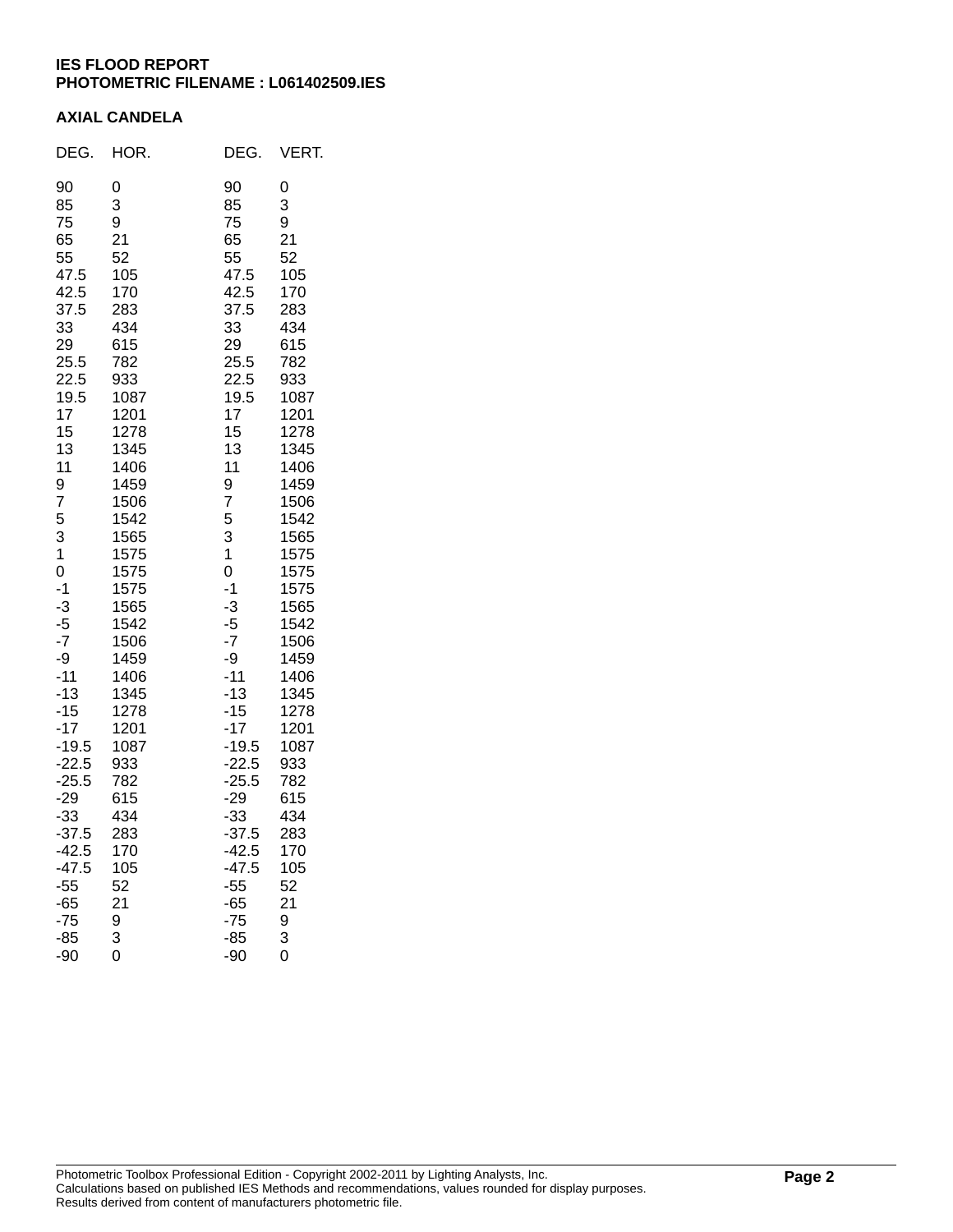## **IES FLOOD REPORT PHOTOMETRIC FILENAME : L061402509.IES**

## **AXIAL CANDELA DISPLAY**





H - Horizontal Axial Candela

V - Vertical Axial Candela